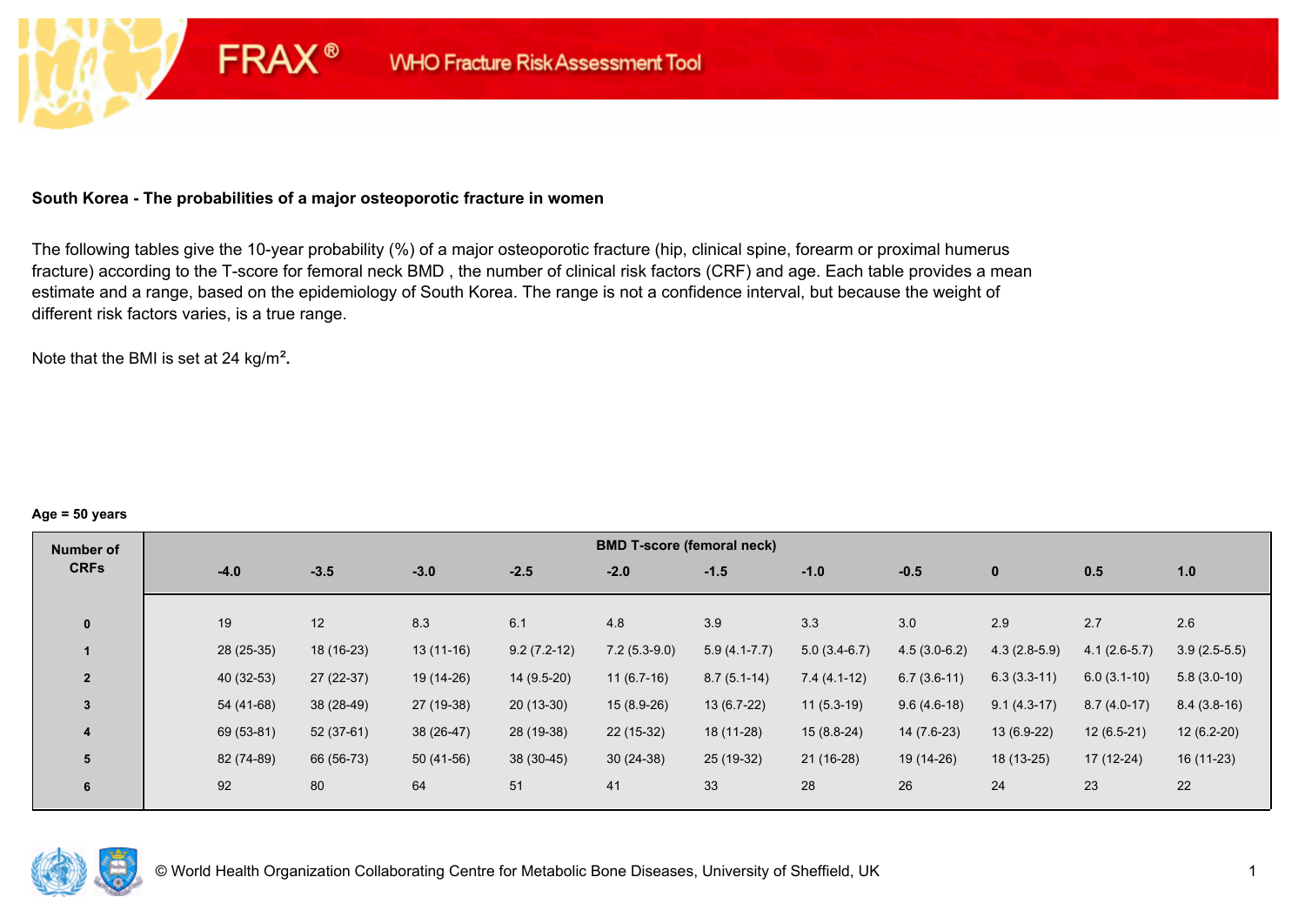# **Age = 55 years**

**FRAX®** 

| Number of      |            |             |             |              |        | <b>BMD T-score (femoral neck)</b> |                |                |                |                |                |                |
|----------------|------------|-------------|-------------|--------------|--------|-----------------------------------|----------------|----------------|----------------|----------------|----------------|----------------|
| <b>CRFs</b>    | $-4.0$     | $-3.5$      | $-3.0$      | $-2.5$       | $-2.0$ | $-1.5$                            |                | $-1.0$         | $-0.5$         | $\bf{0}$       | 0.5            | 1.0            |
| $\mathbf 0$    | 20         | 13          | 9.5         | 7.1          | 5.6    | 4.6                               |                | 3.8            | 3.5            | 3.3            | 3.1            | 2.9            |
|                | 29 (26-35) | $20(18-24)$ | $14(12-17)$ | $11(8.4-13)$ |        | $8.4(6.2-10)$                     | $6.8(4.8-8.9)$ | $5.7(3.9-7.7)$ | $5.2(3.5-7.2)$ | $4.9(3.2-6.8)$ | $4.6(3.0-6.4)$ | $4.4(2.8-6.1)$ |
| $\overline{2}$ | 41 (34-53) | 29 (24-38)  | $21(16-28)$ | $16(11-22)$  |        | $12(8.0-18)$                      | $10(6.0-16)$   | $8.4(4.8-14)$  | $7.6(4.2-13)$  | $7.1(3.8-12)$  | $6.7(3.5-11)$  | $6.4(3.3-11)$  |
| 3              | 55 (43-67) | 40 (31-51)  | $30(22-41)$ | $22(15-34)$  |        | 18 (11-28)                        | 14 (7.9-24)    | $12(6.2-21)$   | $11(5.5-20)$   | $10(4.9-19)$   | $9.6(4.6-18)$  | $9.1(4.3-17)$  |
| 4              | 69 (55-79) | $53(40-61)$ | 40 (29-50)  | $31(22-42)$  |        | $25(17-35)$                       | $20(13-30)$    | $17(10-27)$    | $15(8.9-25)$   | $14(8.0-24)$   | 14 (7.4-23)    | $13(6.9-22)$   |
| 5              | 82 (75-87) | 67 (59-73)  | 53 (45-59)  | 42 (34-49)   |        | $33(27-41)$                       | $27(22-36)$    | $23(18-31)$    | 21 (16-29)     | $20(14-27)$    | 19 (13-26)     | 18 (12-25)     |
| 6              | 90         | 80          | 67          | 54           | 44     | 37                                |                | 31             | 28             | 27             | 25             | 24             |

### **Age = 60 years**

| <b>Number of</b> |             |             |             |              |               | <b>BMD T-score (femoral neck)</b> |                |                |                |                |                |
|------------------|-------------|-------------|-------------|--------------|---------------|-----------------------------------|----------------|----------------|----------------|----------------|----------------|
| <b>CRFs</b>      | $-4.0$      | $-3.5$      | $-3.0$      | $-2.5$       | $-2.0$        | $-1.5$                            | $-1.0$         | $-0.5$         | $\mathbf 0$    | 0.5            | 1.0            |
|                  |             |             |             |              |               |                                   |                |                |                |                |                |
| $\mathbf{0}$     | 21          | 15          | 11          | 8.1          | 6.3           | 5.1                               | 4.3            | 3.9            | 3.6            | 3.4            | 3.1            |
|                  | $31(28-35)$ | $22(20-25)$ | $16(13-18)$ | $12(9.5-14)$ | $9.4(7.1-12)$ | $7.5(5.4-9.8)$                    | $6.4(4.5-8.6)$ | $5.8(3.9-8.0)$ | $5.3(3.5-7.4)$ | $5.0(3.2-7.0)$ | $4.6(3.0-6.5)$ |
| $\overline{2}$   | 42 (36-53)  | $31(26-39)$ | 23 (18-29)  | $17(13-24)$  | $14(9.1-20)$  | $11(6.8-17)$                      | $9.3(5.5-15)$  | $8.4(4.8-14)$  | $7.7(4.2-13)$  | $7.2(3.9-12)$  | $6.7(3.6-11)$  |
| $\overline{3}$   | 56 (46-65)  | 42 (34-53)  | $32(24-43)$ | 24 (17-36)   | $19(12-30)$   | 16 (9.0-26)                       | $13(7.2-23)$   | $12(6.2-21)$   | $11(5.5-20)$   | $10(5.0-19)$   | $9.5(4.6-18)$  |
| 4                | 69 (57-77)  | $55(43-63)$ | 43 (32-53)  | $33(24-44)$  | 26 (19-37)    | $22(15-32)$                       | 18 (12-28)     | 17 (10-26)     | $15(8.8-25)$   | $14(8.0-23)$   | $13(7.3-22)$   |
| 5                | 81 (75-85)  | 68 (61-72)  | $55(48-61)$ | 44 (37-52)   | $36(30-44)$   | 29 (24-37)                        | $25(20-33)$    | $23(17-31)$    | $21(15-29)$    | 19 (14-27)     | $18(13-25)$    |
| 6                | 88          | 79          | 68          | 56           | 46            | 38                                | 33             | 30             | 28             | 26             | 24             |
|                  |             |             |             |              |               |                                   |                |                |                |                |                |

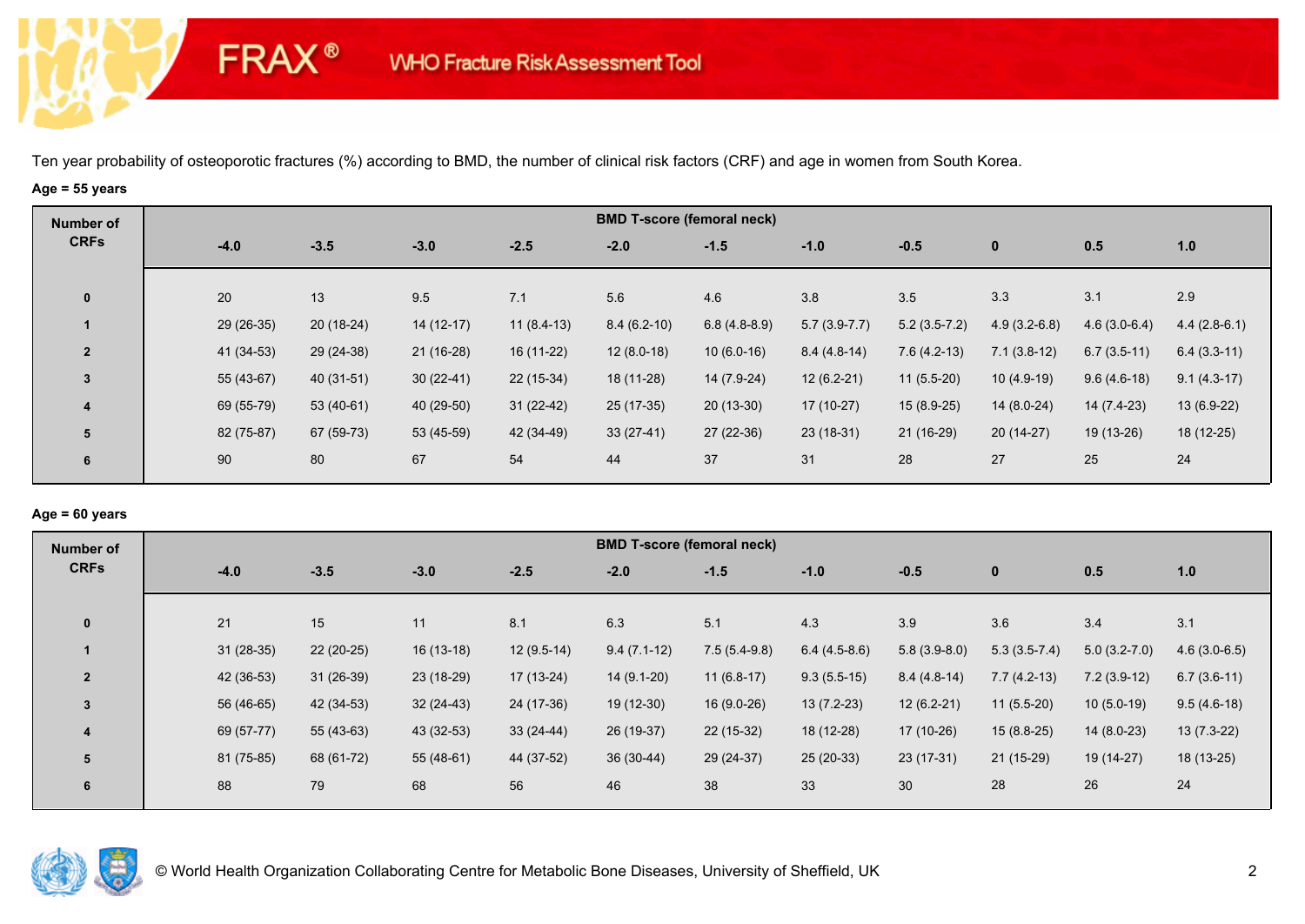# **Age = 65 years**

**FRAX®** 

| Number of      |             |             |             |             |              | <b>BMD T-score (femoral neck)</b> |                |                |                |                |                |
|----------------|-------------|-------------|-------------|-------------|--------------|-----------------------------------|----------------|----------------|----------------|----------------|----------------|
| <b>CRFs</b>    | $-4.0$      | $-3.5$      | $-3.0$      | $-2.5$      | $-2.0$       | $-1.5$                            | $-1.0$         | $-0.5$         | $\bf{0}$       | 0.5            | 1.0            |
| $\mathbf 0$    | 23          | 16          | 12          | 9.0         | 7.0          | 5.5                               | 4.8            | 4.3            | 3.9            | 3.5            | 3.2            |
|                | $32(30-36)$ | $23(21-26)$ | $17(15-19)$ | $13(11-15)$ | $10(7.8-13)$ | $8.1(5.9-10)$                     | $7.0(4.9-9.3)$ | $6.2(4.3-8.5)$ | $5.6(3.8-7.8)$ | $5.1(3.4-7.2)$ | $4.7(3.1-6.7)$ |
| $\overline{2}$ | 43 (37-52)  | $32(28-40)$ | 24 (20-30)  | 19 (14-25)  | $15(10-20)$  | $12(7.5-17)$                      | $10(6.2-15)$   | $8.9(5.2-14)$  | $8.1(4.6-13)$  | $7.4(4.1-12)$  | $6.8(3.7-11)$  |
| 3              | 56 (47-64)  | 43 (36-53)  | $33(26-44)$ | 26 (18-37)  | $20(13-31)$  | 16 (9.9-26)                       | $14(8.1-24)$   | $13(6.8-22)$   | $11(5.9-20)$   | $10(5.3-19)$   | $9.6(4.7-17)$  |
| 4              | 68 (58-73)  | $55(45-63)$ | 44 (34-53)  | $35(26-45)$ | 28 (21-38)   | 22 (16-32)                        | 19 (13-29)     | $17(11-27)$    | 16 (9.4-25)    | 14 (8.4-23)    | $13(7.5-22)$   |
| 5              | 78 (74-81)  | 67 (62-72)  | 55 (50-62)  | 45 (40-53)  | $37(31-45)$  | $30(25-38)$                       | 26 (21-34)     | $23(18-31)$    | $21(16-29)$    | 19 (14-27)     | 18 (12-25)     |
| 6              | 85          | 77          | 67          | 56          | 47           | 39                                | 34             | 31             | 28             | 26             | 24             |

### **Age = 70 years**

| Number of      |             |             |             |             |              | <b>BMD T-score (femoral neck)</b> |                |                |                |                |                |
|----------------|-------------|-------------|-------------|-------------|--------------|-----------------------------------|----------------|----------------|----------------|----------------|----------------|
| <b>CRFs</b>    | $-4.0$      | $-3.5$      | $-3.0$      | $-2.5$      | $-2.0$       | $-1.5$                            | $-1.0$         | $-0.5$         | $\mathbf{0}$   | 0.5            | 1.0            |
|                |             |             |             |             |              |                                   |                |                |                |                |                |
| $\mathbf{0}$   | 24          | 17          | 13          | 9.8         | 7.5          | 6.1                               | 5.2            | 4.5            | 4.0            | 3.6            | 3.3            |
|                | $34(30-40)$ | $25(22-30)$ | 19 (16-22)  | $14(11-17)$ | $11(8.4-13)$ | $8.6(6.5-10)$                     | $7.3(5.4-8.5)$ | $6.3(4.6-7.4)$ | $5.6(4.0-6.6)$ | $5.0(3.5-5.9)$ | $4.5(3.1-5.3)$ |
| $\overline{2}$ | 46 (39-56)  | $35(28-44)$ | $26(21-34)$ | $20(15-26)$ | $15(11-20)$  | $12(8.4-16)$                      | $10(6.8-13)$   | $8.7(5.7-12)$  | $7.6(4.8-10)$  | $6.7(4.2-9.2)$ | $6.1(3.7-8.3)$ |
| $\overline{3}$ | 60 (50-70)  | 47 (37-58)  | $37(27-47)$ | 28 (20-38)  | $21(15-30)$  | $17(11-24)$                       | $14(8.9-21)$   | $12(7.4-18)$   | $10(6.3-16)$   | $9.1(5.5-14)$  | $8.1(4.8-13)$  |
| 4              | 72 (64-78)  | $61(51-69)$ | 49 (39-57)  | 38 (29-46)  | 29 (22-37)   | $23(17-31)$                       | 19 (14-26)     | 16 (12-23)     | $14(9.8-20)$   | $12(8.5-18)$   | $11(7.5-16)$   |
| 5              | 81 (76-84)  | 72 (66-77)  | 62 (54-67)  | $50(43-56)$ | $39(33-45)$  | $31(26-37)$                       | 26 (21-32)     | $22(18-27)$    | $19(16-24)$    | $16(14-21)$    | $14(12-19)$    |
| 6              | 86          | 81          | 73          | 63          | 51           | 41                                | 34             | 29             | 25             | 21             | 19             |
|                |             |             |             |             |              |                                   |                |                |                |                |                |

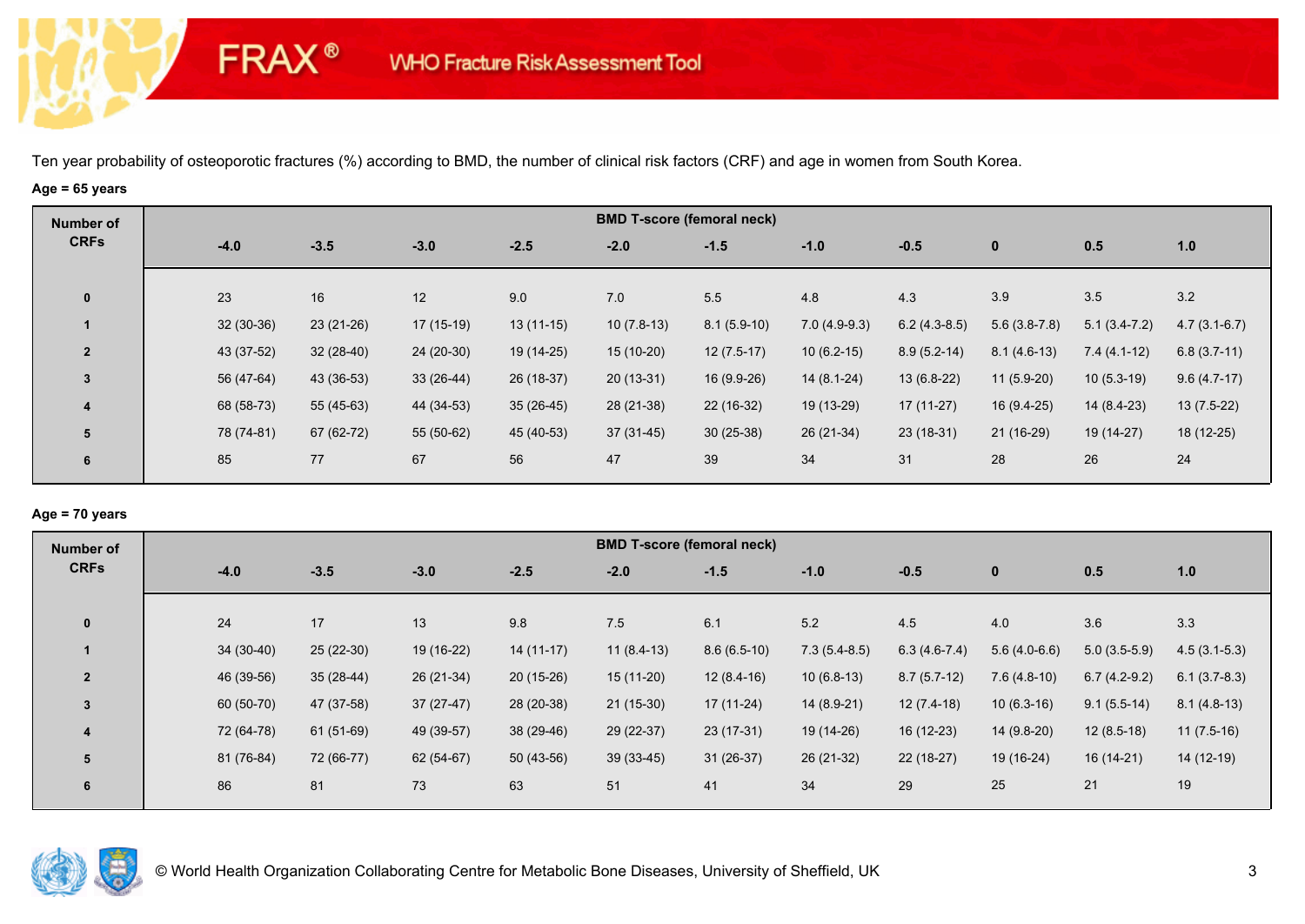# **Age = 75 years**

**FRAX®** 

| Number of      |             |             |             |             |              | <b>BMD T-score (femoral neck)</b> |                |                |                |                |                |
|----------------|-------------|-------------|-------------|-------------|--------------|-----------------------------------|----------------|----------------|----------------|----------------|----------------|
| <b>CRFs</b>    | $-4.0$      | $-3.5$      | $-3.0$      | $-2.5$      | $-2.0$       | $-1.5$                            | $-1.0$         | $-0.5$         | $\bf{0}$       | 0.5            | 1.0            |
| $\mathbf 0$    | 23          | 18          | 13          | 10          | 7.9          | 6.6                               | 5.6            | 4.9            | 4.3            | 3.8            | 3.4            |
|                | $34(28-52)$ | $26(21-40)$ | $20(15-30)$ | 15 (11-22)  | $12(8.6-16)$ | $9.4(6.9-12)$                     | $7.8(5.7-9.7)$ | $6.6(4.8-7.8)$ | $5.7(4.1-6.7)$ | $5.0(3.6-5.9)$ | $4.4(3.1-5.3)$ |
| $\overline{2}$ | 47 (36-65)  | 38 (27-54)  | 29 (20-43)  | $22(15-33)$ | $17(11-25)$  | $13(8.9-19)$                      | $11(7.3-15)$   | $9.1(6.0-12)$  | $7.7(5.1-10)$  | $6.6(4.4-9.0)$ | $5.8(3.8-8.1)$ |
| 3              | $61(45-74)$ | $51(35-65)$ | 41 (27-54)  | $32(20-44)$ | 24 (15-34)   | 19 (12-27)                        | $15(9.6-22)$   | $13(7.9-18)$   | $11(6.7-15)$   | $8.9(5.7-12)$  | $7.6(4.9-11)$  |
| 4              | 72 (57-81)  | 64 (46-74)  | $54(36-65)$ | 44 (28-54)  | $34(21-43)$  | $27(17-35)$                       | 22 (14-28)     | 18 (12-23)     | 14 (10-19)     | $12(8.6-16)$   | $10(7.5-14)$   |
| 5              | 81 (67-85)  | 75 (58-80)  | 67 (48-73)  | 57 (39-64)  | 47 (31-53)   | $38(25-43)$                       | $30(21-36)$    | 24 (18-29)     | $20(15-24)$    | 16 (13-20)     | $13(12-17)$    |
| 6              | 86          | 83          | 77          | 70          | 60           | 50                                | 41             | 33             | 27             | 22             | 18             |
|                |             |             |             |             |              |                                   |                |                |                |                |                |

### **Age = 80 years**

| <b>Number of</b> |             |             |             |             |              | <b>BMD T-score (femoral neck)</b> |                |                |                |                |                |
|------------------|-------------|-------------|-------------|-------------|--------------|-----------------------------------|----------------|----------------|----------------|----------------|----------------|
| <b>CRFs</b>      | $-4.0$      | $-3.5$      | $-3.0$      | $-2.5$      | $-2.0$       | $-1.5$                            | $-1.0$         | $-0.5$         | $\mathbf 0$    | 0.5            | 1.0            |
|                  |             |             |             |             |              |                                   |                |                |                |                |                |
| $\mathbf{0}$     | 20          | 16          | 12          | 9.5         | 7.6          | 6.4                               | 5.5            | 4.7            | 4.1            | 3.6            | 3.1            |
|                  | 29 (22-44)  | $23(17-35)$ | 18 (13-27)  | 14 (10-20)  | $11(7.9-15)$ | $9.0(6.5-12)$                     | $7.5(5.4-9.8)$ | $6.4(4.6-7.9)$ | $5.5(3.9-6.4)$ | $4.7(3.3-5.4)$ | $4.1(2.9-4.8)$ |
| $\overline{2}$   | 39 (29-55)  | $32(22-46)$ | 25 (17-37)  | $20(13-29)$ | $15(10-23)$  | $13(8.4-18)$                      | $10(6.9-15)$   | $8.7(5.7-12)$  | $7.4(4.8-9.8)$ | $6.3(4.1-8.1)$ | $5.4(3.5-7.1)$ |
| $\overline{3}$   | $51(37-65)$ | 43 (29-56)  | $35(23-47)$ | 27 (18-38)  | $22(14-30)$  | 18 (11-24)                        | $15(9.1-20)$   | $12(7.6-17)$   | $10(6.4-14)$   | $8.4(5.4-12)$  | $7.1(4.6-9.9)$ |
| 4                | 62 (46-72)  | 54 (37-65)  | 46 (30-56)  | $37(23-46)$ | $30(19-38)$  | $25(16-31)$                       | $20(13-26)$    | $16(11-21)$    | $14(9.3-18)$   | $11(7.9-15)$   | $9.4(6.8-13)$  |
| 5                | 72 (55-77)  | 65 (47-71)  | 57 (39-64)  | 49 (32-55)  | 40 (26-47)   | $34(22-39)$                       | 28 (18-33)     | $23(16-27)$    | $18(13-23)$    | $15(12-19)$    | $13(10-16)$    |
| 6                | 79          | 74          | 68          | 60          | 52           | 44                                | 37             | 30             | 25             | 20             | 17             |
|                  |             |             |             |             |              |                                   |                |                |                |                |                |